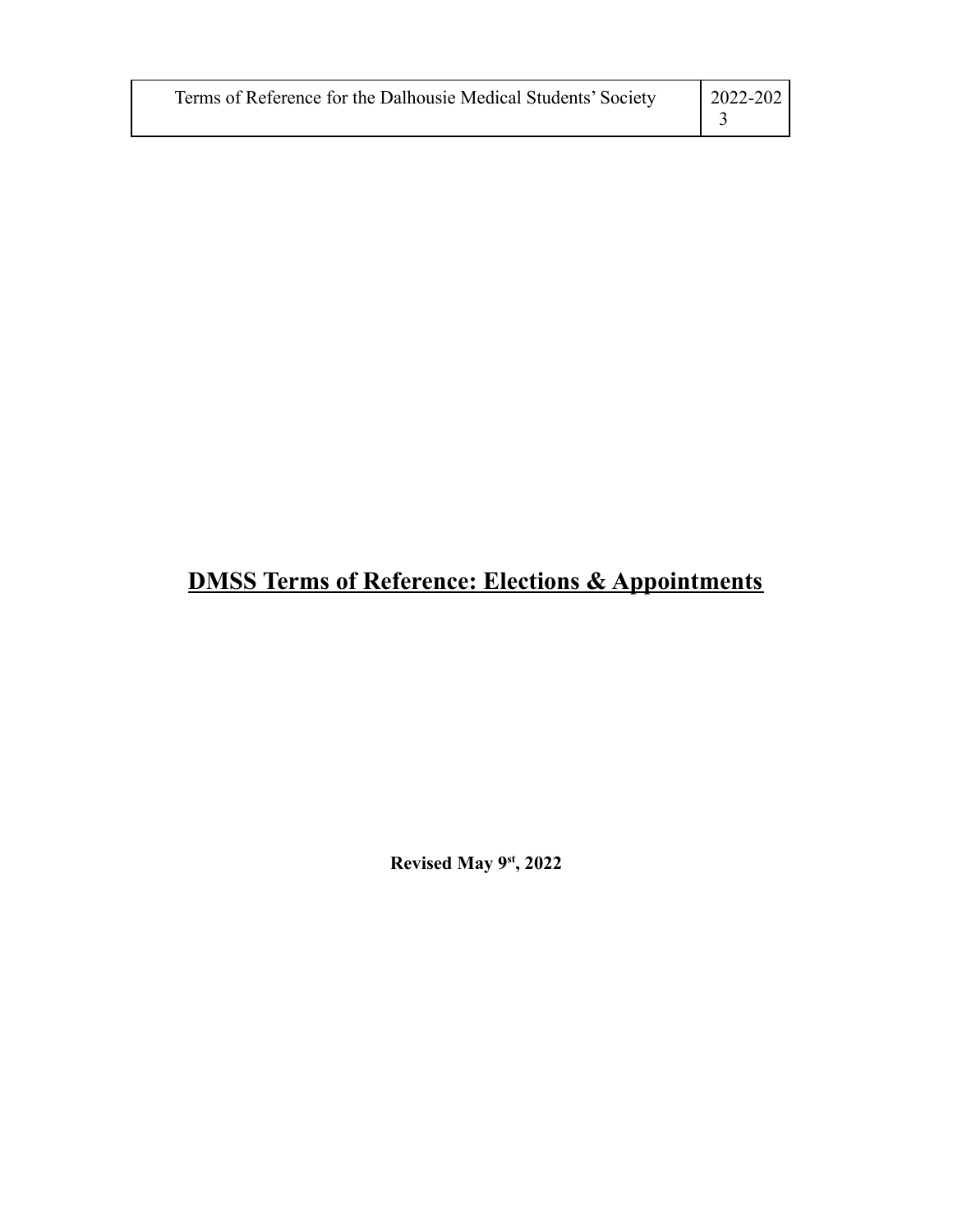| Terms of Reference for the Dalhousie Medical Students' Society | 2022-202 |
|----------------------------------------------------------------|----------|
|                                                                |          |

# **SECTION 1: CLASS ELECTIONS**

# **Med 1 - Fall Elections**

- a. Voted on by Med1 class
- b. Concluded by September  $30<sup>th</sup>$  annually (except for Foundations Representative to be completed by the end of the first full week of classes).
- c. Hosted by Med2 Elections Officer and shall consist of the following positions:
	- i. Class President (DMSS Council [voting] and Member of Class Executive)
	- ii. Class Vice-President; 1 NS and 1 NB (Members of Class Executive)
	- iii. Class Secretaries/Treasurers; 1 NS and 1 NB (Members of Class Executive and Budget Committee)
	- iv. Class Curriculum Representatives (1 NS and 1 NB; Members of Class Executive; 4 year position)
	- v. Research in Medicine Representatives; 1 NS and 1 NB (4 year position)
	- vi. Skilled Clinician; 1 NS and 1 NB (2 year position)
	- vii. DMSS Members-at-Large; 1 NS and 1 NB (DMSS Council voting members; share 1 vote)
	- viii. Unit Representatives
		- 1. Foundations; will be assisted by Med2 Foundations Representative
		- 2. Host Defence
		- 3. Metabolism
		- 4. Human Development
		- 5. Professional Competencies
		- 6. Clinical Experiences (Electives, Interprofessional Education, and Family Medicine Experience; 1 NS and 1 NB; 2 year position)
		- 7. Service Learning (1 NS and 1 NB; 2 year position)
	- ix. Lounge Representative
	- x. Euphoria co-Chairs; 2 NS and 1 NB
	- xi. Class Elections Officer (4 year position)
	- d. Hosted by newly elected Med1 Elections Officer and shall consist of the following positions:
		- i. Ask a Med Student (AAMS) Representatives; 3 NS and 2 NB
			- 1. Concluded by October  $15<sup>th</sup>$  annually
		- ii. Conference of Atlantic Medical Student Representatives
			- 1. Concluded by October 15th annually; two [2] year term
	- e. Candidates shall submit a statement of motivation not exceeding two hundred and fifty (250) words.
	- f. Candidates being considered for Class President, Class Vice-President, Class Secretary/Treasurer and DMSS Members-at-Large positions shall give a speech limited to less than five  $(5)$  minutes in length and shall be followed by a question period of less than two (2) minutes in length. The speeches and question period will be moderated by the Med2 Elections Officer.

#### **Med1 - Winter Elections**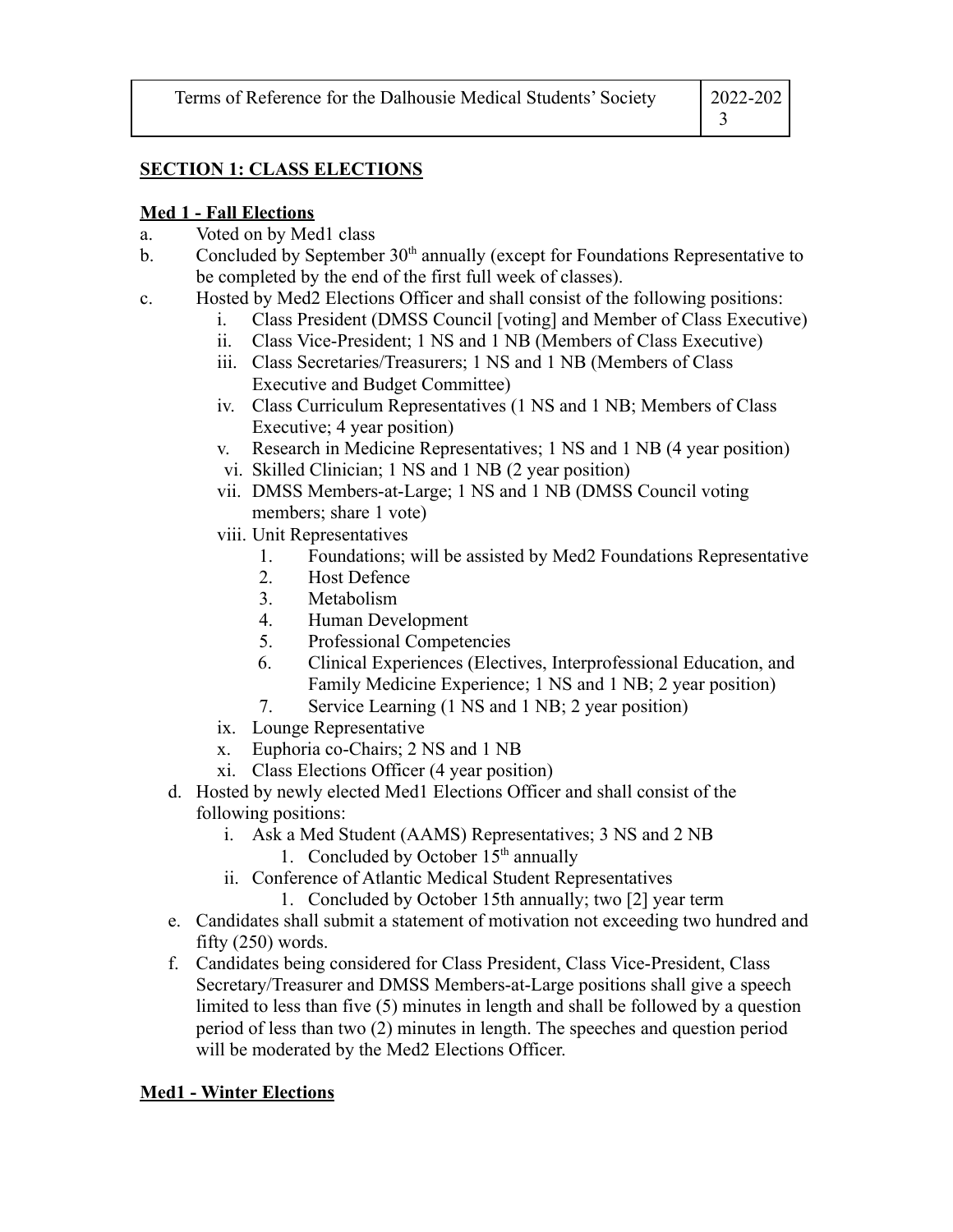| Terms of Reference for the Dalhousie Medical Students' Society | $ 2022 - 202 $ |
|----------------------------------------------------------------|----------------|
|                                                                |                |

- a. Hosted by newly elected Med 1 Elections Officer and shall consist of the following positions:
	- i. Orientation Week Committee; up to 5 representatives, 3 NS and 2 NB (concluded by April  $1<sup>st</sup>$  annually).

## **Med1 - Spring Elections (positions are for subsequent Med2 year)**

- a. Voted on by Med1 Class.
- b. Concluded by April  $30<sup>th</sup>$  annually.
- c. Hosted by Med 1 Elections Officer and shall consist of the following positions:
	- i. Class President (DMSS Council [voting] and Member of Class Executive)
	- ii. Class Vice-Presidents; 1 NS and 1 NB; Members of Class Executive)
	- iii. Class Secretary/Treasurer (Member of Class Executive)
		- 1. Elected at NS campus only
		- 2. NB position is satisfied by DMSS DMNB Treasurer
	- iv. Class Curriculum Representatives (1 NS and 1 NB, confidence; Member of Class Executive)
	- v. Research in Medicine Representatives (1 NS and 1 NB, confidence)
	- vi. Skilled Clinician Representatives (1 NS and 1 NB, confidence)
	- vii. Unit Representatives
		- 1. Foundations Rep
		- 2. Neuroscience
		- 3. Metabolism II
		- 4. MSK/Derm
		- 5. Integrations
		- 6. ProComp
	- viii. Euphoria! co-Chairs: 2 NS and 1 NB
	- ix. Lounge Representative (1)
	- x. Class Elections Officer (confidence vote by Class Executive hosted by the Class President)

# **Med2 – Spring Elections (positions for subsequent Med3 year)**

- a. Voted on by Med2 Class.
- b. Concluded by April 30th annually.
- c. Hosted by Med 2 Elections Officer and shall consist of the following positions:
	- i. Class co-presidents (DMSS Council [voting; share one (1) vote] and Members of Class Executive)
	- ii. Class Vice-Presidents (1 NS and 1 NB; Members of Class Executive)
	- iii. Class Secretary/Treasurer (Member of Class Executive)
	- iv. Class Curriculum Representatives (1 NS and 1 NB, confidence; Members of Class Executive)
	- v. Research in Medicine Representatives (1 NS and 1 NB, confidence)
	- vi. Track Representatives
		- 1. Track 1
		- 2. Track 2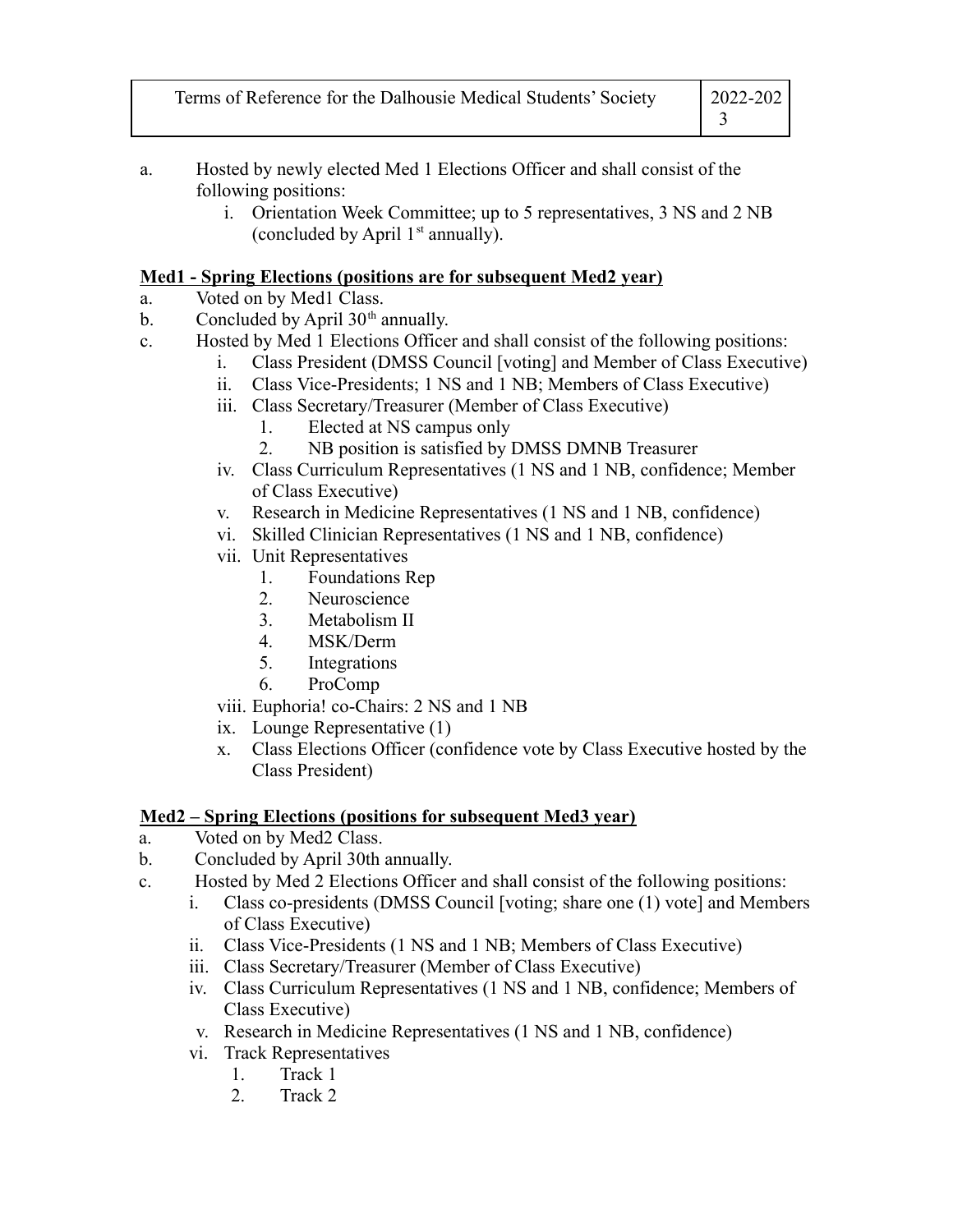| Terms of Reference for the Dalhousie Medical Students' Society | $ 2022 - 202 $ |
|----------------------------------------------------------------|----------------|
|                                                                |                |

- 3. Track 3
- 4. Track 4
- 5. Longitudinal Integrated Clerkship (LIC)
- vii. Unit Representatives
	- 1. Family Medicine
	- 2. Psychiatry
	- 3. Emergency Medicine
	- 4. Surgery
	- 5. Internal Medicine
	- 6. Paediatrics
	- 7. Obstetrics and Gynaecology
	- 8. PIER Representatives (1 NS & 1 NB; will serve all four PIER blocks)
- viii. Convocation Representatives (2)
- ix. Yearbook Representatives (2)
- x. Euphoria! co-Chairs: 2 NS and 1 NB
- xi. Lounge Representative (1)
- xii. Class Elections Officer (confidence vote by Class Executive hosted by the Class President)

#### **Med3 – Summer Elections (positions for subsequent Med4 year)**

- a. Voted on by Med3 Class
- b. Concluded by August 15th of the Med3 Year
- c. Hosted by Med3 Elections Officer and shall consist of the following positions:
	- i. Class co-Presidents (DMSS Council [voting; share one (1) vote] and Members of Class Executive)
	- ii. Class Vice-Presidents (1 NS and 1 NB; Members of Class Executive)
	- iii. Class Secretary/Treasurer (1 NS and 1 NB; Members of Class Executive)
	- iv. Class Curriculum Representatives (1 NS and 1 NB; confidence; Members of Class Executive)
	- v. Research in Medicine Representatives (1 NS and 1 NB, confidence; Members of Class council)
	- vi. Euphoria! co-Chairs: 2 NS and 1 NB
	- vii. Convocation Representatives (2; confidence)
	- viii. Lounge Representative (confidence)
	- ix. Yearbook Representatives (2; confidence)

#### **Med4 – Spring Elections (Positions for after graduation)**

- a. Voted on by Med4 Class
- b. Conducted in the spring of the Med4 year, during PIER IV when all students are at their home campuses
	- i. Concluded by April  $30<sup>th</sup>$  annually.
- c. Hosted by Med 4 Elections Officer and shall consist of the following positions:
	- i. Class co-Presidents for Life (2)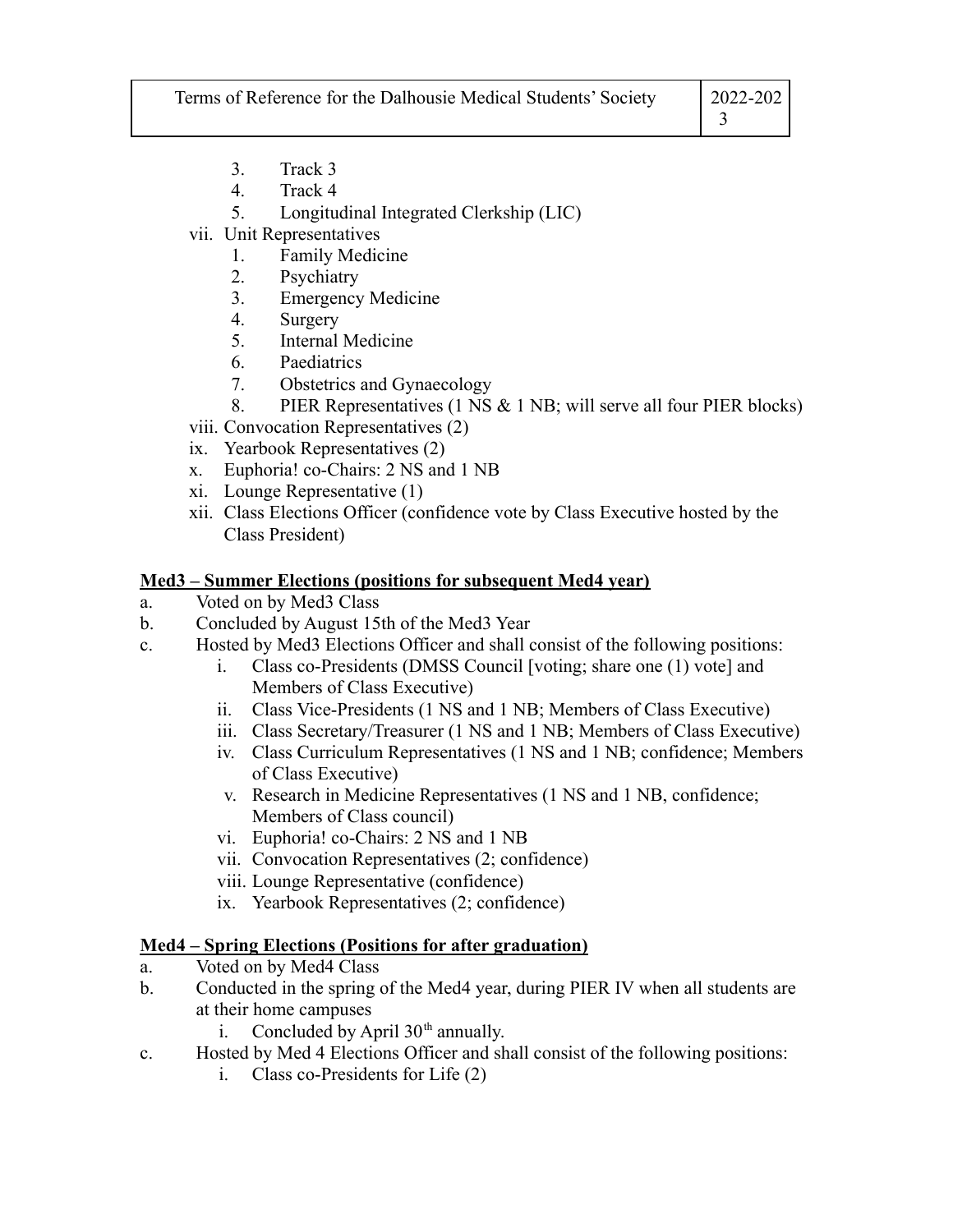#### **SECTION 2: DMSS GENERAL ELECTIONS and APPOINTMENTS**

#### **Fall Elections**

- a. Hosted by DMSS Vice-President External
- b. Voted on by entire student body
- c. Shall be a Med1 student
- d. Concluded with Med1 class elections (by September  $30<sup>th</sup>$  annually)
- e. Shall consist of the following positions:
	- i. GHL Jrs. (2; 1 NS & 1 NB)

#### **Fall Appointments**

- a. Hosted by DMSS Vice-President External
- b. Voted on by the DMSS Executive
- c. Concluded before the DMSS Retreat (by September  $30<sup>th</sup>$  annually)
- d. Shall consist of the following positions:
	- i. Library Representative (shall be a Med2 student)
	- ii. Everest Day co-Chairs (3; 2 NS and 1 NB)
	- iii. Government Affairs and Advocacy Committee (GAAC) Representative Jr. (2; 1 NS and 1 NB (shall be Med 1 students, shall serve for two [2] years, shall become GAAC Sr. after one [1] year)

## **Spring Elections**

- a. Hosted by DMSS Vice-President External
- b. Voted on by entire medical student body
	- i. Any position that is specific to a campus (eg. VP DMNB, representative positions for which there is a DMNS and DMNB student elected) will be voted on by students of that campus only.
- c. Concluded by the last Friday in March/first Friday in April
- d. Shall consist of the following positions:
	- i. DMSS President
	- ii. DMSS Vice-President Medical Education
	- iii. DMSS Vice-President Internal
	- iv. DMSS Vice-President External
	- v. DMSS Vice-President Finance
	- vi. DMSS Vice-President Communications
	- vii. DMSS Vice-President DMNB
	- viii. DMSS Vice President Equity Diversity and Inclusion
	- ix. DMSS Sports and Wellness Representatives (2; 1 NS, 1NB)
	- x. DSU Representative
	- xi. DMNB Treasurer
	- xii. New Brunswick External Liaison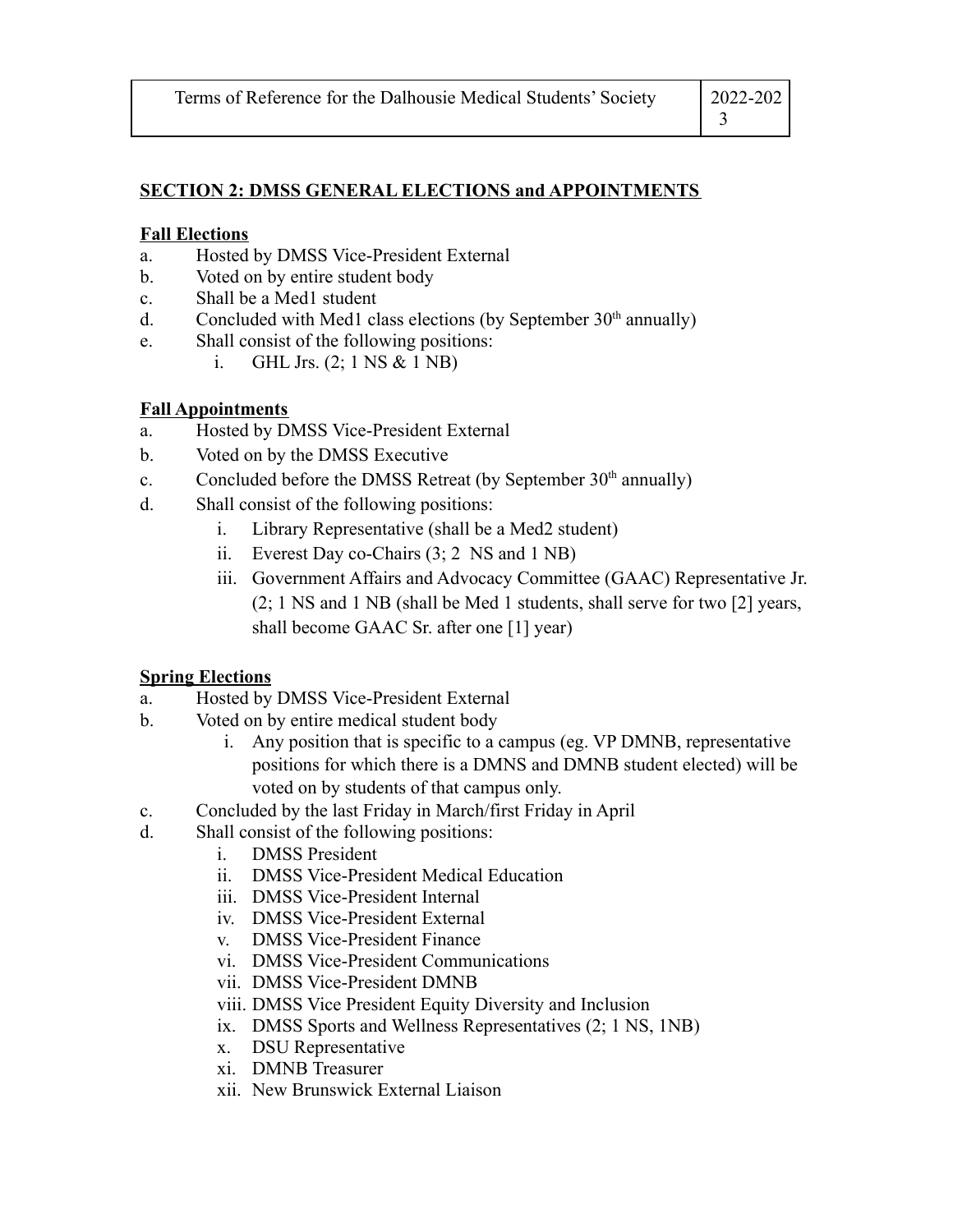| Terms of Reference for the Dalhousie Medical Students' Society | 2022-202 |
|----------------------------------------------------------------|----------|
|                                                                |          |

xiii. DMNB Technology & Communications Representative xiv. DMSS Humanities Representative (2; 1 NS, 1 NB)

## **Spring Appointments**

- a. Hosted by DMSS Vice-President External
- b. Voted on by the outgoing DMSS Executive
- c. Concluded by the last Friday in March/first Friday in April
- d. Shall consist of the following positions:
	- i. DMSS Council Chair (shall be a Med2 student)
	- ii. Medical Student Lounge Manager (shall be a Med2 student)
	- iii. Provincial Medical Society Representatives (1 NS sponsored student, 1 PEI sponsored student; shall be Med2 students)
	- iv. IT Officer
	- v. DMSS Past-President (confidence)
	- vi. GHL Sr. (2; confidence)
	- vii. DMSS Past Vice-President Medical Education by new DMSS Executive prior to the AGM (confidence)
	- viii. DMSS Past Vice-President External by new DMSS Executive prior to the AGM (confidence)

# **SECTION 3: ELECTIONS PROCESS**

See DMSS Constitution: Article VI, SECTION 3 – Elections Process

# **SECTION 4: SELECTION OF STUDENT REPRESENTATIVES TO SIT ON AD-HOC FACULTY COMMITTEES**

Notwithstanding Article XII of the Constitution and the Policies and Regulations of the Faculty of Medicine, the DMSS Executive shall appoint student representatives to sit on Faculty committees in accordance with the following terms and conditions, as hosted by DMSS Vice-President External:

- a. Voted on by DMSS Executive.
- b. Call for applications shall be distributed to all general members of the DMSS no later than two (2) days after being notified of an available committee position and when possible, shall consist of:
	- i. the name of the committee;
	- ii. a brief description of the committee's mandate;
	- iii. an estimated time commitment;
	- iv. and the expected duration of tenure.